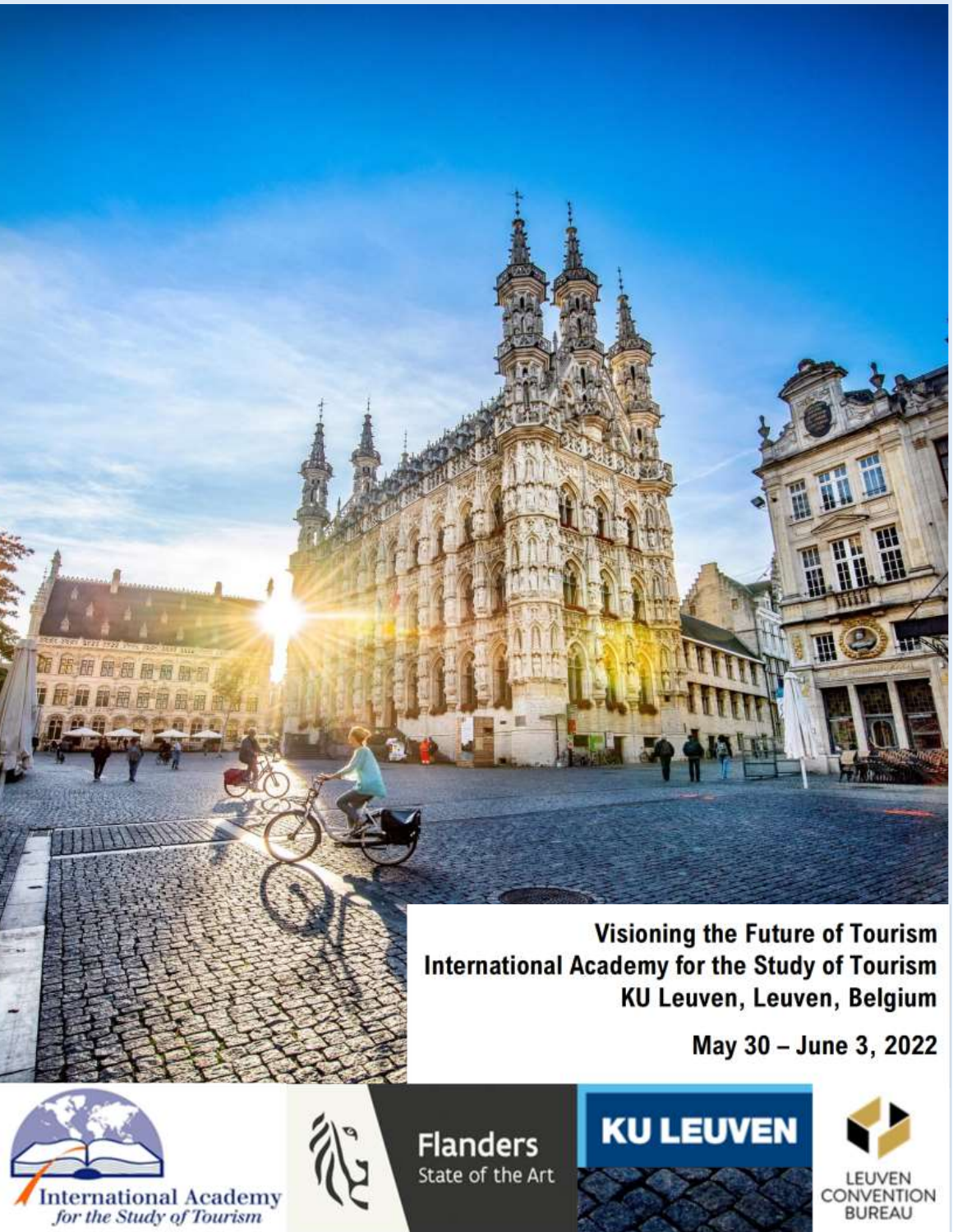## **Visioning the Future of Tourism International Academy for the Study of Tourism KU Leuven, Leuven, Belgium**

## **WELCOME TO THE ACADEMY CONFERENCE 2022**

The world has experienced many important disasters as the results of the pandemic, global climate change, and economic and political instability, and which have rapidly resulted in huge changes within society including tourism. While these 'forces of change' continue to dominate society, it is imperative that the Academy along with its partners within the tourism community consider its future. With the hiatus caused by covid and now the war in Ukraine, the 2022 Academy Conference will take a special turn where the goal of this conference will be to identify basic 'principles' which might 'guide' tourism research. Basically, we are hoping to create a 'manifesto' for tourism scholarship with the goal of affecting the future of tourism.

With this vision for the Conference, the first two days will feature research by Academy Fellows and invited European scholars which focuses on the forces of change and their impact of tourism futures. The third day - Wednesday - will involve many leaders of European tourism, Flanders Tourism. The Thursday will use panel discussions to ask Academy Fellows and invited representatives of the European Tourism Community to discuss some basic principles which could -should guide tourism research, and which could affect the future of tourism. The last day of the conference brings this discussion full circle wherein Academy Fellows and invited European scholars) to present their research. A final session of the conference is used to discuss how the Academy might play an essential role in shaping tourism futures.

I welcome you to the Academy Conference so that we can benefit from your knowledge and experience in discussing the future of tourism. I sincerely hope that we agree upon some form of 'guidelines' (see the attached manifesto for European tourism) which outlines how tourism research can contribute to shaping a positive tourism future and therefore the world at large. I thank KU Leuven, Flanders Tourism and the Leuven Convention Bureau for their support of this Conference.

**Karl Wöber President International Academy for the Study of Tourism**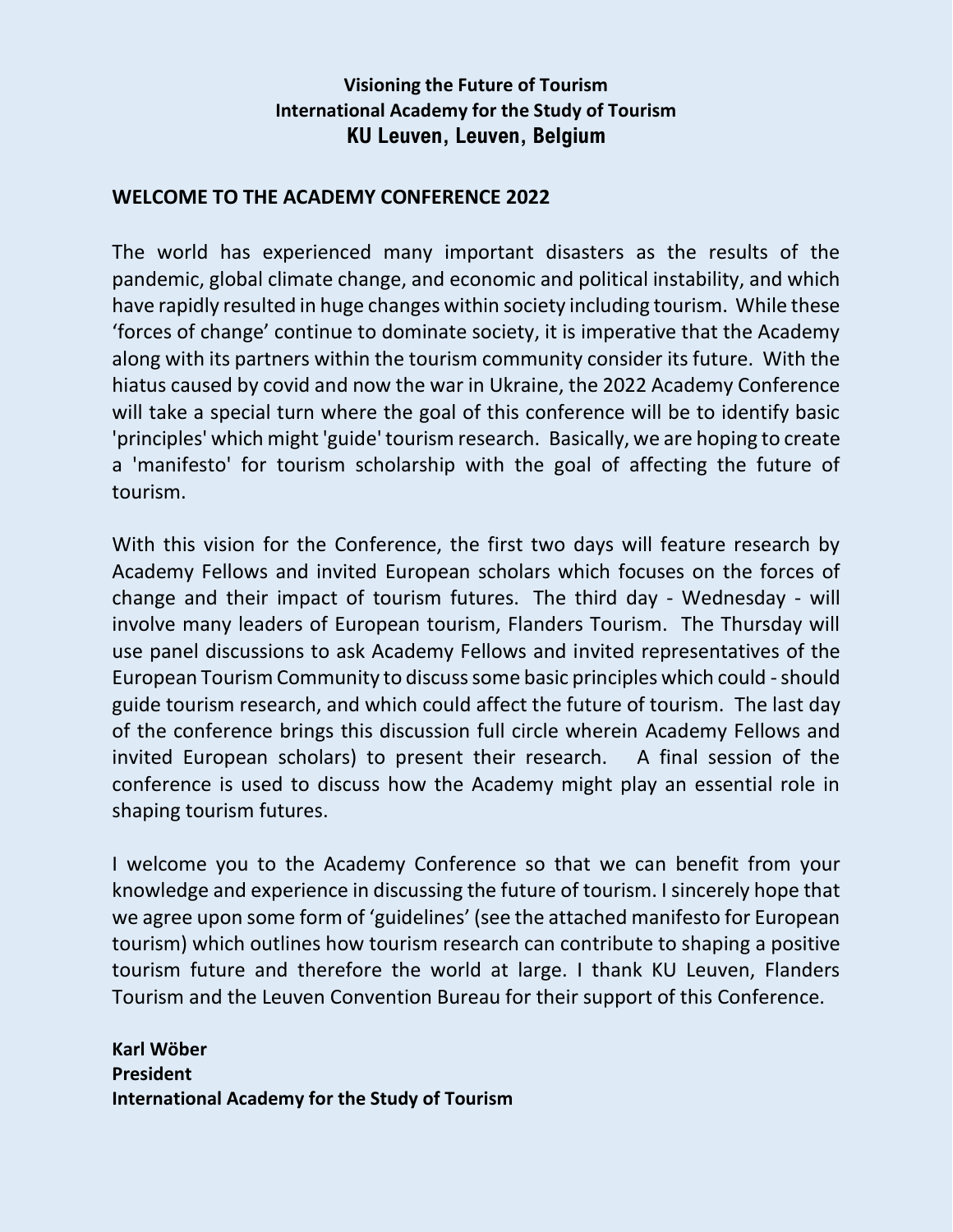| <b>Monday, May 30th</b>                                                       |                                                                                                                                                                                                                                          |  |  |
|-------------------------------------------------------------------------------|------------------------------------------------------------------------------------------------------------------------------------------------------------------------------------------------------------------------------------------|--|--|
|                                                                               | 8:00 - 9:00 Coffee and Participant Registration                                                                                                                                                                                          |  |  |
| $9:00 - 10:30$                                                                | Opening Session: Visioning the Academy for the Future of Travel and the Travel Industry                                                                                                                                                  |  |  |
| Karl Wöber<br><b>Gerard Govers</b><br>Karolien Hellemans<br>Stefan Gössling   | <b>Bob McKercher</b> Introduction and welcome<br>Welcome to Academy Conference<br>Welcome to KU Leuven<br>Welcome to Leuven<br>Keynote: Tourism is (in) a crisis: Academia and desirable futures                                         |  |  |
| $10:30 - 11:00$                                                               | <b>Break</b>                                                                                                                                                                                                                             |  |  |
| $11:00 - 12:30$                                                               | Researching the future: Understanding the forces shaping the future of tourism<br>Moderator: Muzaffer Uysal                                                                                                                              |  |  |
| Jan van der Borg<br>Serena Volo<br>Jarkko Saarinen<br><b>Astrid Dickinger</b> | The Return of Overtourism. Building Back Better?<br>Shaping future tourism: From individual to collective forces<br>Governing resilience and responsibility in future tourism<br>Research avenues to contribute to the future of tourism |  |  |
| 12:30 - 13:30 Lunch                                                           |                                                                                                                                                                                                                                          |  |  |
| $13:30 - 15:00$                                                               | Researching the future: Understanding the dynamics of future tourism<br>Moderator: Larry Dwyer                                                                                                                                           |  |  |
| lis Tussyadiah<br>Ljubica Knezevic Cvelbar                                    | Traveling in the age of algorithms<br>The roles of DMMO in the future<br>Ulrich Gunter Some visions for European tourism regions<br>John Kester Have travel and tourism fundamentals changed?                                            |  |  |
| $15:00 - 15:30$                                                               | <b>Break</b>                                                                                                                                                                                                                             |  |  |
| $15:30 - 16:45$                                                               | Panel Discussion: Setting an Agenda for the Study of Tourism<br>Moderator: R. W. Butler<br>Panelists: Susanne Becken, Clemens Költringer, Vincent Nijs, Noam Shoval                                                                      |  |  |
| $15:00 - 15:30$                                                               | <b>Break</b>                                                                                                                                                                                                                             |  |  |
| $17:00 - 18:00$                                                               | <b>Business Meeting I</b>                                                                                                                                                                                                                |  |  |
| $19:00 - 21:00$<br>Alan Fyall                                                 | <b>New Fellows' Reception (Fellows only)</b><br>BYO cheese and wine - Introductions of new Fellows                                                                                                                                       |  |  |
|                                                                               | Daam Accianman                                                                                                                                                                                                                           |  |  |

| <b>Room Assignment</b>                                                |                               |  |  |
|-----------------------------------------------------------------------|-------------------------------|--|--|
| Room: Zaal Couvreur (AGOR M01.E50)                                    | Room: Lobby, Faculty Club, KU |  |  |
| Room: Aula Emma Vorlat (AGOR 00.E20)<br><b>Room: Faculty Club, KU</b> |                               |  |  |
| <b>Special Location</b>                                               |                               |  |  |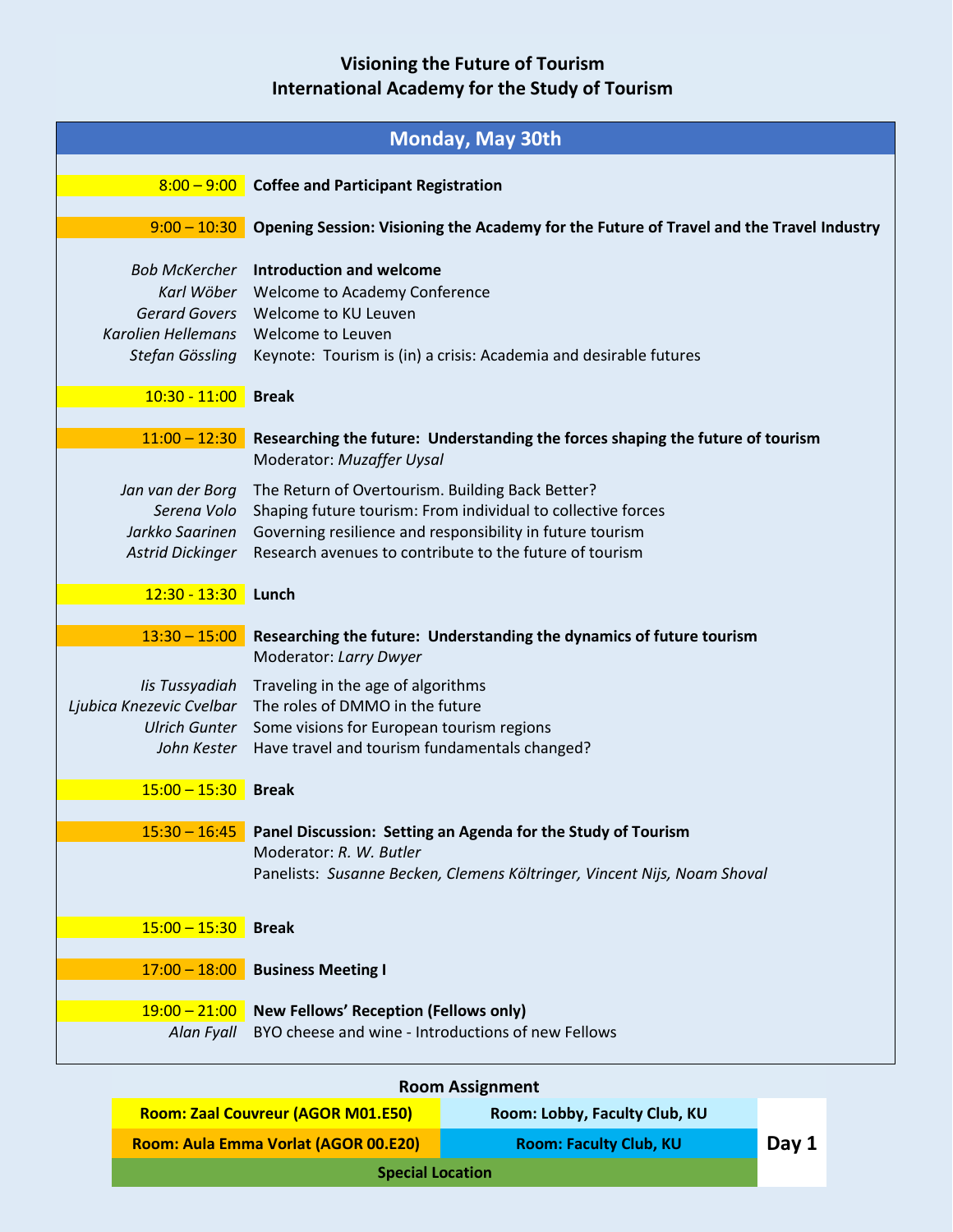|                                                   | 8:00 - 9:00 Coffee and Participant Registration                                                                      |
|---------------------------------------------------|----------------------------------------------------------------------------------------------------------------------|
|                                                   |                                                                                                                      |
| $9:00 - 10:30$                                    | Invited Scholars on understanding the factors shaping the future of tourism<br>Moderator: Eugenio Aguilo-Perez (tbc) |
| Marina Novelli                                    | Tourism and the Quest for a Better Future                                                                            |
| Scott Cohen                                       | Hypermobility and climate change: Towards a just future                                                              |
| <b>Xavier Font</b>                                | Sustainability marketing and communication in tourism and hospitality                                                |
|                                                   |                                                                                                                      |
| $10:30 - 11:00$<br><b>Break</b>                   |                                                                                                                      |
| $11:00 - 12:30$                                   | Invited Scholars on understanding the factors shaping the future of tourism                                          |
|                                                   | <b>Moderator: Alison Gill</b>                                                                                        |
| Salvador Anton Clavé                              | Tourisms Transitions. Transnational (EU) tourism policies transforming local destinations                            |
|                                                   | Albert Assaf Performance modelling: Future directions and emerging issues in tourism                                 |
| Tanja Mihalič                                     | Past present and future of sustainable tourism paradigm                                                              |
| $13:00 - 18:30$                                   | Trip to explore tourism development projects in Belgium: La Biomista                                                 |
|                                                   | Tour includes a brainstorming session on how to better incorporate local involvement                                 |
|                                                   | Meet at Aula Emma Vorlat. Box lunch is provided.                                                                     |
|                                                   |                                                                                                                      |
| $18:30 - 19:30$                                   | <b>Reception at Town Hall</b>                                                                                        |
| Denise Vandevoort Welcome from the Mayor's Office |                                                                                                                      |
| Karl Wöber                                        | Welcome from the International Academy for the Study of Tourism                                                      |
|                                                   |                                                                                                                      |
| $20:00 -$                                         | Dinner on your own                                                                                                   |

| <b>Room Assignment</b>                    |                               |       |  |
|-------------------------------------------|-------------------------------|-------|--|
| <b>Room: Zaal Couvreur (AGOR M01.E50)</b> | Room: Lobby, Faculty Club, KU |       |  |
| Room: Aula Emma Vorlat (AGOR 00.E20)      | <b>Room: Faculty Club, KU</b> | Day 2 |  |
| <b>Special Location</b>                   |                               |       |  |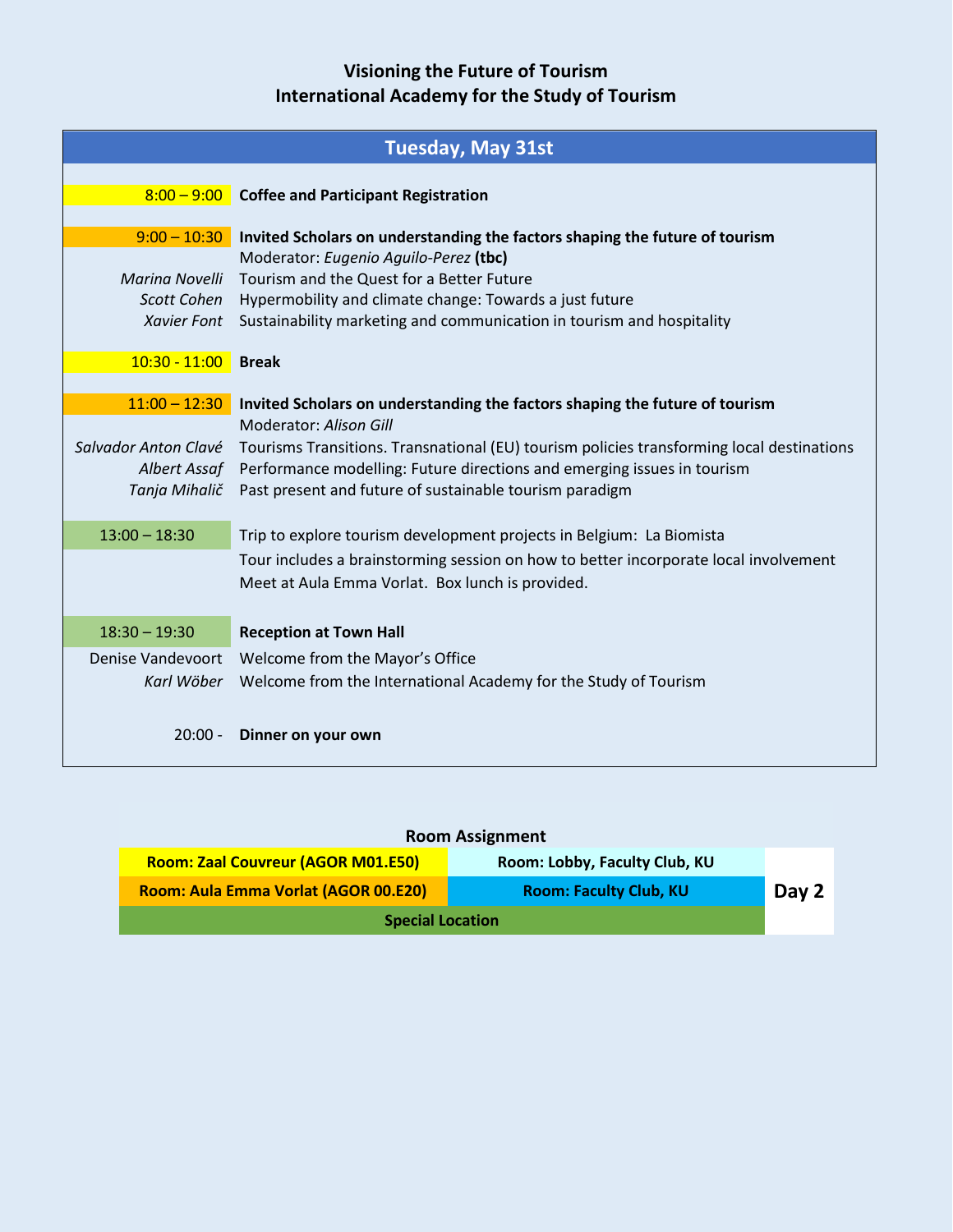|                                                                                           | <b>Wednesday, June 1st</b>                                                                                                                                                                                                                                                                              |
|-------------------------------------------------------------------------------------------|---------------------------------------------------------------------------------------------------------------------------------------------------------------------------------------------------------------------------------------------------------------------------------------------------------|
|                                                                                           | 8:00 - 9:00 Coffee and Participant Registration<br>Registration desks/ registration checking/coat checking                                                                                                                                                                                              |
| $9:00 - 11:00$<br>Katrina Sichel Moderator<br>Bart Neuts KU Leuven<br>11:00 - 11:30 Break | <b>Flanders Day: The Future of Tourism</b><br>Peter De Wilde Welcome Flanders Day<br>Karl Wöber Welcome to the International Academy for the Study of Tourism<br>Denise Vandevoort Welcome and the future of tourism<br>Rohit Talwar Trends of the future                                               |
| $11:30 - 13:00$                                                                           | Panel Discussion: Innovation in times of crisis<br>Moderator: Katrina Sichel<br>Best case from Slovenia - Ljubica Ksenevic<br>Best case from Flanders - Kristijan Svajnzger<br>Panel members: Kathleen Van Boxelaer, Xavier Font, Milosz Momo, Eduardo Santander<br>Summary statement: Ljubica Ksenevic |
| 13:00 - 14:00 Lunch<br>$14:00 - 15:30$                                                    | Panel Discussion: From governance to action and back                                                                                                                                                                                                                                                    |
|                                                                                           | Moderator: Katrina Sichel<br>Best Case discussion - Joni Asselberghs, Kristof Lataire<br>Panel members: Terry Brown, Constanza Parra, Jos Vranken, Sven Wiltink<br>Summary statement: Roger Carter<br><b>Break</b>                                                                                      |
| $15:30 - 16:00$                                                                           | Panel Discussion: Mobility - It's more than CO2 emissions                                                                                                                                                                                                                                               |
| $16:00 - 17:30$                                                                           | Moderator: Katrina Sichel<br>Best case from GreenCityTrip - Maarten Bastian & Flora Joossens<br>Panel members: Arnaud Feist, Flora Joossens, Paul Peeters, Sven Pöllauer<br>Summary statement: Valeria Croce<br><b>Closing Reception</b>                                                                |
| $17:30 - 18:30$                                                                           |                                                                                                                                                                                                                                                                                                         |

| <b>Room Assignment</b>                    |                               |       |  |
|-------------------------------------------|-------------------------------|-------|--|
| <b>Room: Zaal Couvreur (AGOR M01.E50)</b> | Room: Lobby, Faculty Club, KU |       |  |
| Room: Aula Emma Vorlat (AGOR 00.E20)      | <b>Room: Faculty Club, KU</b> | Day 3 |  |
| <b>Special Location</b>                   |                               |       |  |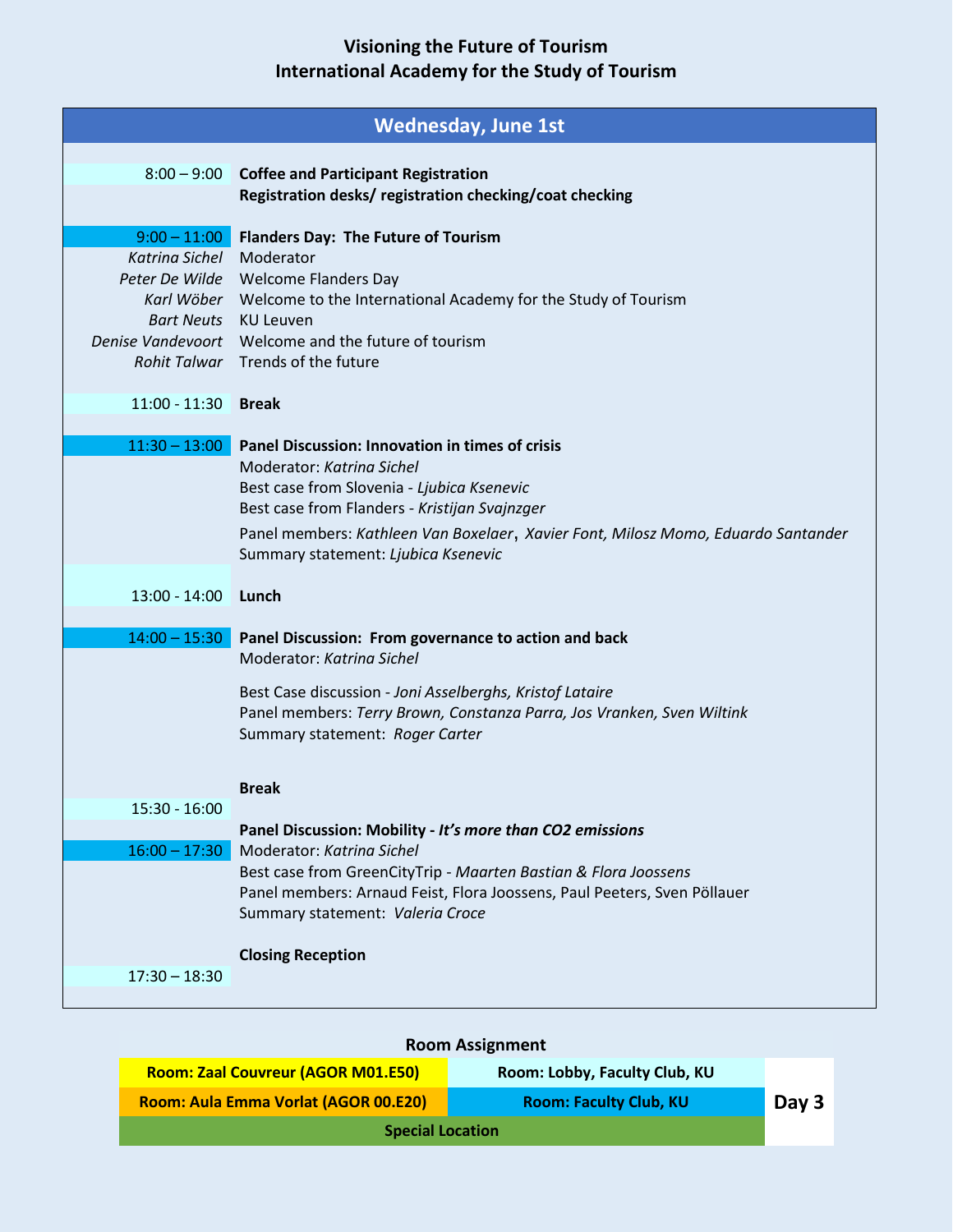| <b>Thursday, June 2nd</b>        |                                                                                             |  |  |
|----------------------------------|---------------------------------------------------------------------------------------------|--|--|
| $8:30 - 9:30$                    | <b>Coffee and Participant Registration</b>                                                  |  |  |
|                                  |                                                                                             |  |  |
| $9:30 - 11:00$                   | Panel Discussion – Publishing and the Future of the Academy<br>Moderator: Bob McKercher     |  |  |
|                                  | Panelists: Metin Kozak, Scott McCabe, Muzaffer Uysal, Serena Volo                           |  |  |
|                                  |                                                                                             |  |  |
| $9:30 - 11:00$<br>Room: SW 02.05 | Methods and procedures to support cultural tourism development: The SmartCulTour<br>Project |  |  |
|                                  | <b>Moderator: Bart Neuts</b>                                                                |  |  |
| $11:00 - 11:30$                  | <b>Break</b>                                                                                |  |  |
|                                  |                                                                                             |  |  |
| $11:30 - 13:00$                  | Panel Discussion - Tourism Education and the Future of the Academy<br>Moderator: Alan Fyall |  |  |
|                                  | Panelists: Sara Dolnicar, Brian King, Tanja Mihalic, Youcheng Wang, Karl Wöber              |  |  |
| $11:30 - 13:00$                  |                                                                                             |  |  |
| Room: SW 02.05                   | Methods and procedures to support cultural tourism development: The SmartCulTour<br>Project |  |  |
|                                  | Moderator: Alun Jones                                                                       |  |  |
| $13:00 - 14:00$                  | Lunch                                                                                       |  |  |
|                                  |                                                                                             |  |  |
| $14:00 - 16:00$                  | Explore Leuven - Tour the City provided by Leuven Convention Bureau                         |  |  |
|                                  | Dinner on your own                                                                          |  |  |
|                                  |                                                                                             |  |  |

| <b>Room Assignment</b>               |                               |       |  |
|--------------------------------------|-------------------------------|-------|--|
| Room: Zaal Couvreur (AGOR M01.E50)   | Room: Lobby, Faculty Club, KU |       |  |
| Room: Aula Emma Vorlat (AGOR 00.E20) | <b>Room: Faculty Club, KU</b> | Day 4 |  |
| <b>Special Location</b>              |                               |       |  |





This project has received funding from the European Union's Horizon 2020 research and innovation programme under grant agreement No. 870708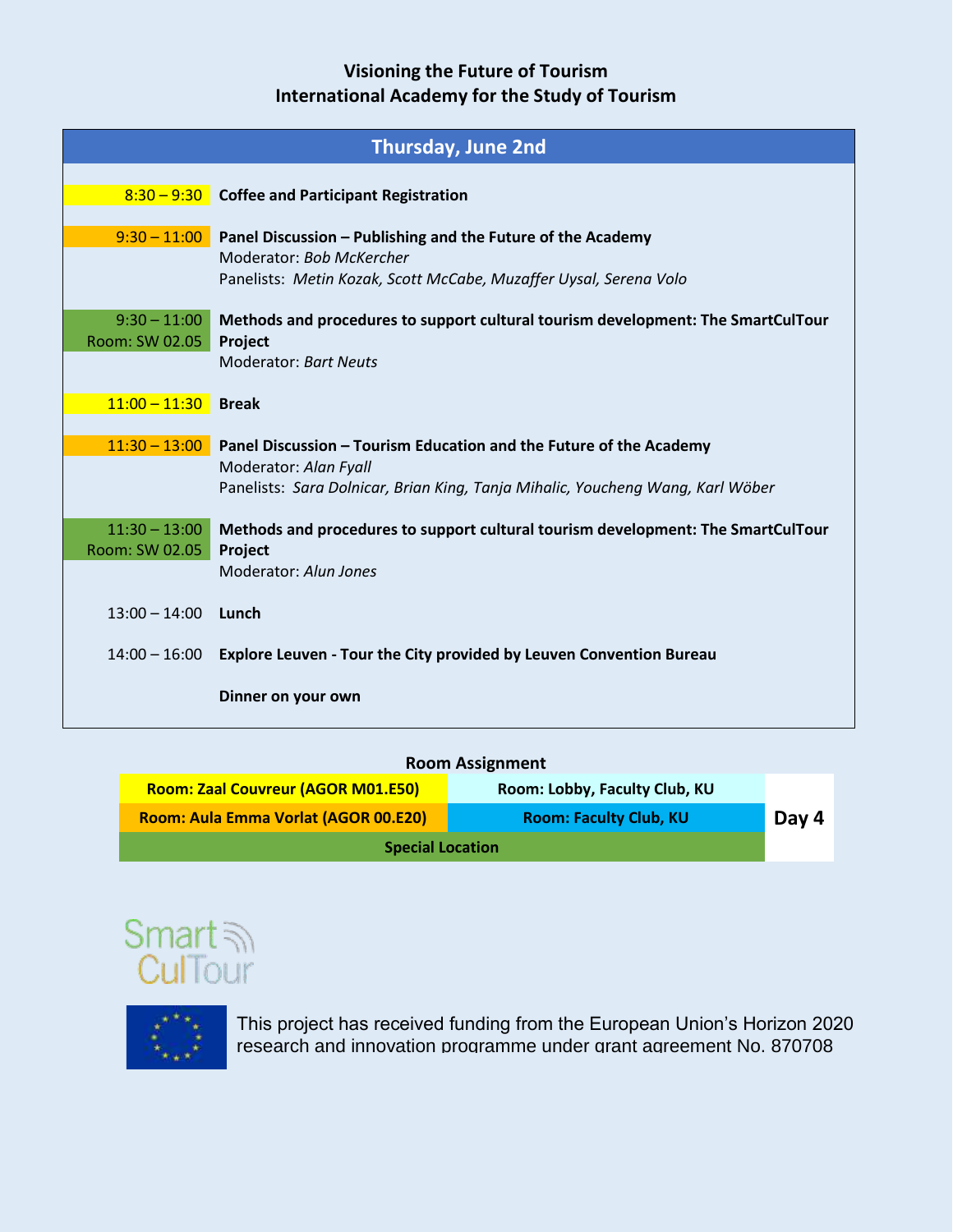|                                           | <b>Friday, June 3rd</b>                                                                              |  |  |  |  |
|-------------------------------------------|------------------------------------------------------------------------------------------------------|--|--|--|--|
|                                           | $9:00 - 9:30$ Coffee and Participant registration                                                    |  |  |  |  |
| $9:30 - 10:30$                            | Emerging scholars on researching the future of tourism                                               |  |  |  |  |
| <b>Vincent Tung</b>                       | <b>Moderator: Don Hawkins</b><br>The future of tourism: A multi-phase, multi-stakeholder perspective |  |  |  |  |
| Ming Ming Cheng                           | The future of social media and its impact on tourism                                                 |  |  |  |  |
| Xiao Xiao Fu                              | Travel and life: A developmental perspective on consumers in the travel marketplace                  |  |  |  |  |
| $10:30 - 10:45$                           | <b>Break</b>                                                                                         |  |  |  |  |
| $10:45 - 12:30$                           | Academy Fellows on researching the future of tourism                                                 |  |  |  |  |
|                                           | Moderator: Kit Carson Jenkins                                                                        |  |  |  |  |
| Lucie Plzakova &<br><b>Egon Smeral</b>    | Forecasting Outbound Travel after Two Years of COVID-19 Crisis                                       |  |  |  |  |
| Shinji Yamashita &<br><b>Takae Tanaka</b> | The transformation of tourism in Japan after COVID-19, presented by Nelson Graburn                   |  |  |  |  |
| Norbert Vanhove                           | The future of tourism: Tourism in a new economic environment                                         |  |  |  |  |
| $12:30 - 13:30$                           | Lunch                                                                                                |  |  |  |  |
| $13:30 - 15:00$                           | Panel Discussion - The Future of tourism and the Academic Landscape                                  |  |  |  |  |
|                                           | Moderator: Pauline Sheldon                                                                           |  |  |  |  |
|                                           | Panelists: Susanne Becken, Frederic Dimanche, Alan Fyall, Ulrike Gretzel, Christian Laesser          |  |  |  |  |
| $15:00 - 15:30$                           | <b>Break</b>                                                                                         |  |  |  |  |
| $15:30 - 16:30$                           | <b>Business Meeting II (Fellows only)</b>                                                            |  |  |  |  |
| $19:30 - 23:00$                           | Fellows Dinner (Fellows and invited guests) at the Faculty Club                                      |  |  |  |  |

## **Room Assignment**

| Room: Zaal Couvreur (AGOR M01.E50)   | Room: Lobby, Faculty Club, KU |       |
|--------------------------------------|-------------------------------|-------|
| Room: Aula Emma Vorlat (AGOR 00.E20) | <b>Room: Faculty Club, KU</b> | Day 5 |
| <b>Special Location</b>              |                               |       |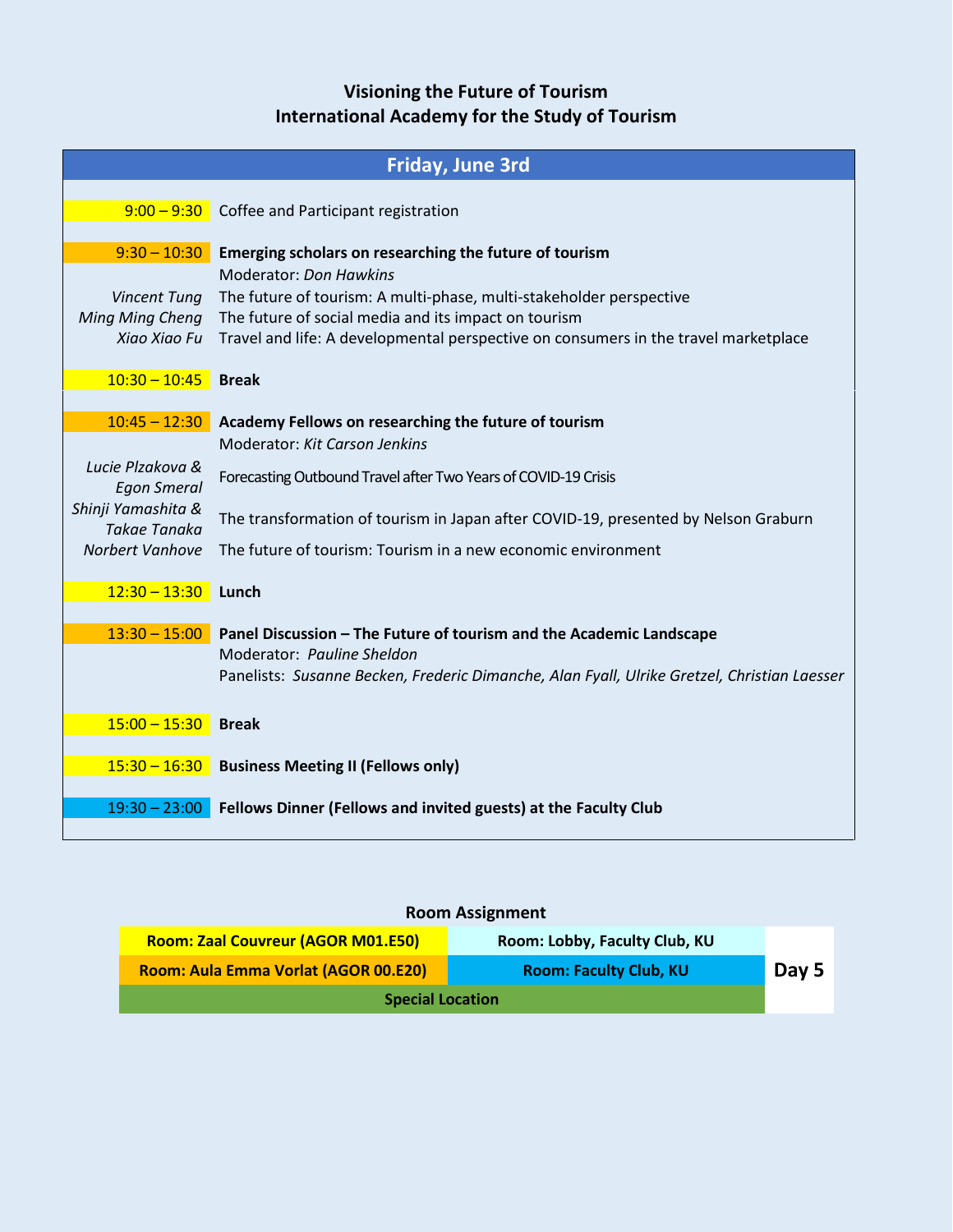## **TOUR PROGRAM FOR ACCOMPANY PERSONS**

#### **Monday afternoon – St. Peters Church**

Visit St. Peters Church & Museum. Meet at the St. Peter's Church at 13:00. The tour will last for 2 – 3 hours.

#### **Wednesday afternoon – Botanical Garden**

City walk with visit to the Botanical Garden. We are planning the walk to end at the Faculty Club at 17h so the partners can join the drink organized by Visit Flanders. Meet at the gates of the Botanical Garden at 13:00. The tour will last for 2 – 3 hours.

#### **Friday morning – Leuven City and University Library**

Visit City Hall Leuven & University Library. Meet at the City Hall at 10:00 and will last for  $2 - 3$ hours.. This will leave sufficient time to relax and prepare for the dinner at the Faculty Club.

\*\*\*\* **Please note that the times are estimated and will be specified at the start of the Conference.**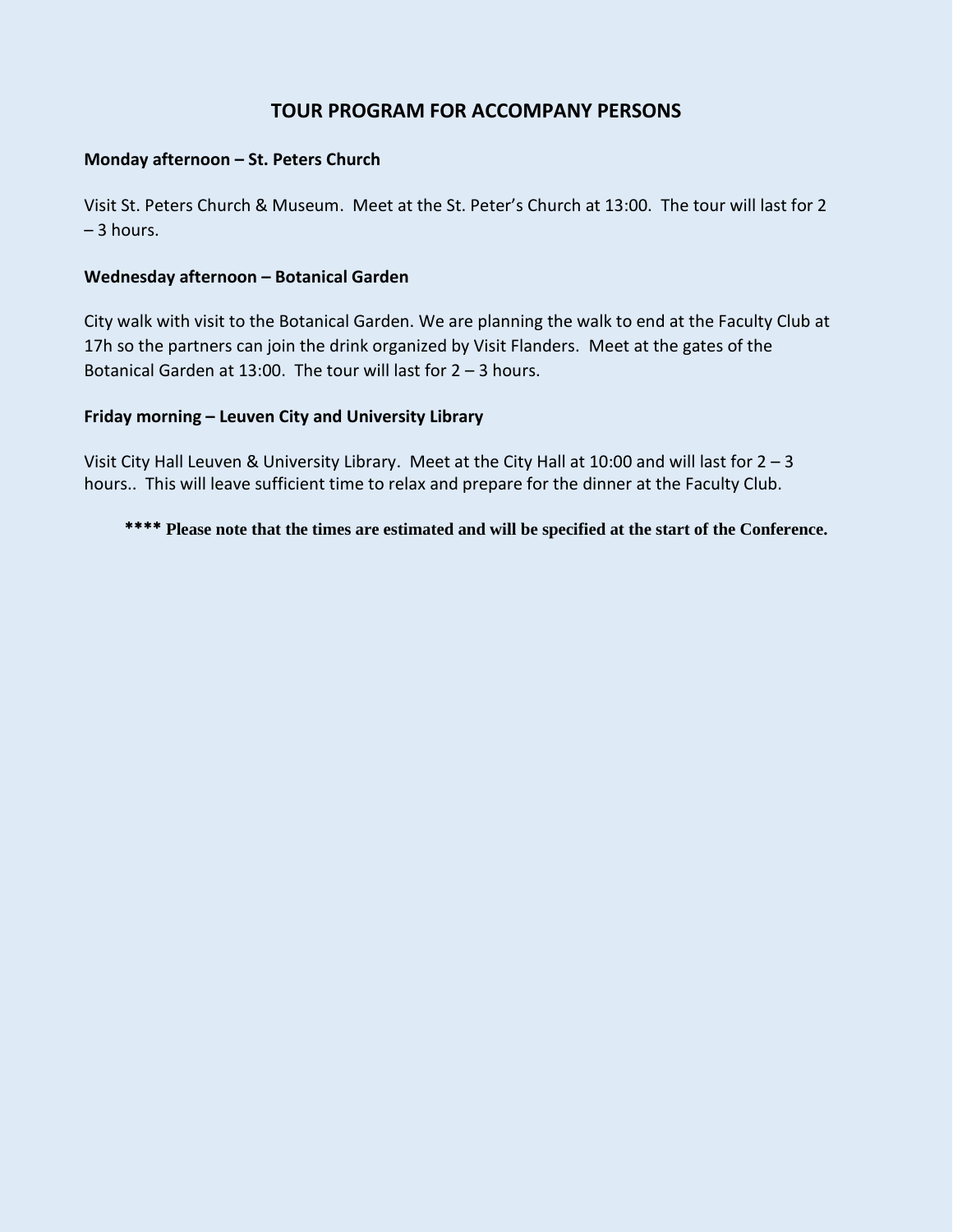## **DIRECTIONS FROM BRUSSELS AIRPORT**



Distance *between* Brussels Airport *and* Leuven *is 15 KM and 262 meters that is 9.5 miles.*

## **BRUSSELS AIRPORT**

The national airport of Belgium lies just outside of Brussels. Its railway station is located under the airport. Train from Brussels Airport to Leuven:

- 2 connections per hour/about 15 minutes  $\frac{1}{2}$
- Standard ticket, 2<sup>nd</sup> class, single and adult fare for € 8.80  $\overline{a}$
- First train at 05:17, last train at 23:52 (on Sat and Sun at 05:39 and 23:51)

## **INFORMATION ABOUT ENTRY INTO BELGIUM**

**Please see the link for the most up-to-date information regarding entry requirements into Belgium. https://www.info-coronavirus.be/en/faq/**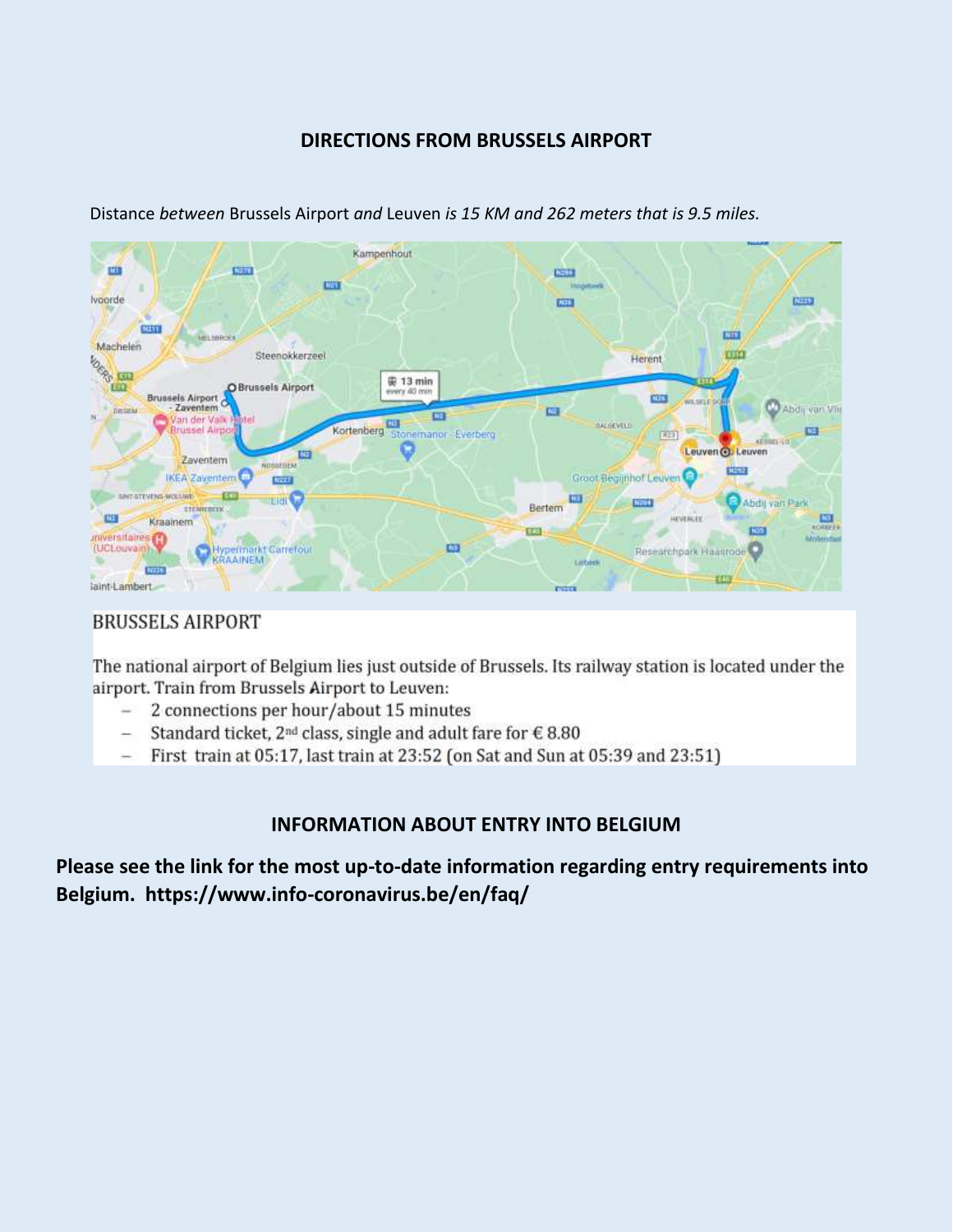

# **MAP OF CENTRAL LEUVEN AND RECOMMENDED HOTEL ACCOMMODATIONS**

**Note that hotels 4 and 5 are next to the train station and within walking distance to the University. With this said, it is advised that hotels 1, 2, and 3 are much more centrally located and therefore easy walking distance to the University as well as many restaurants, pubs, and other interesting attractions.**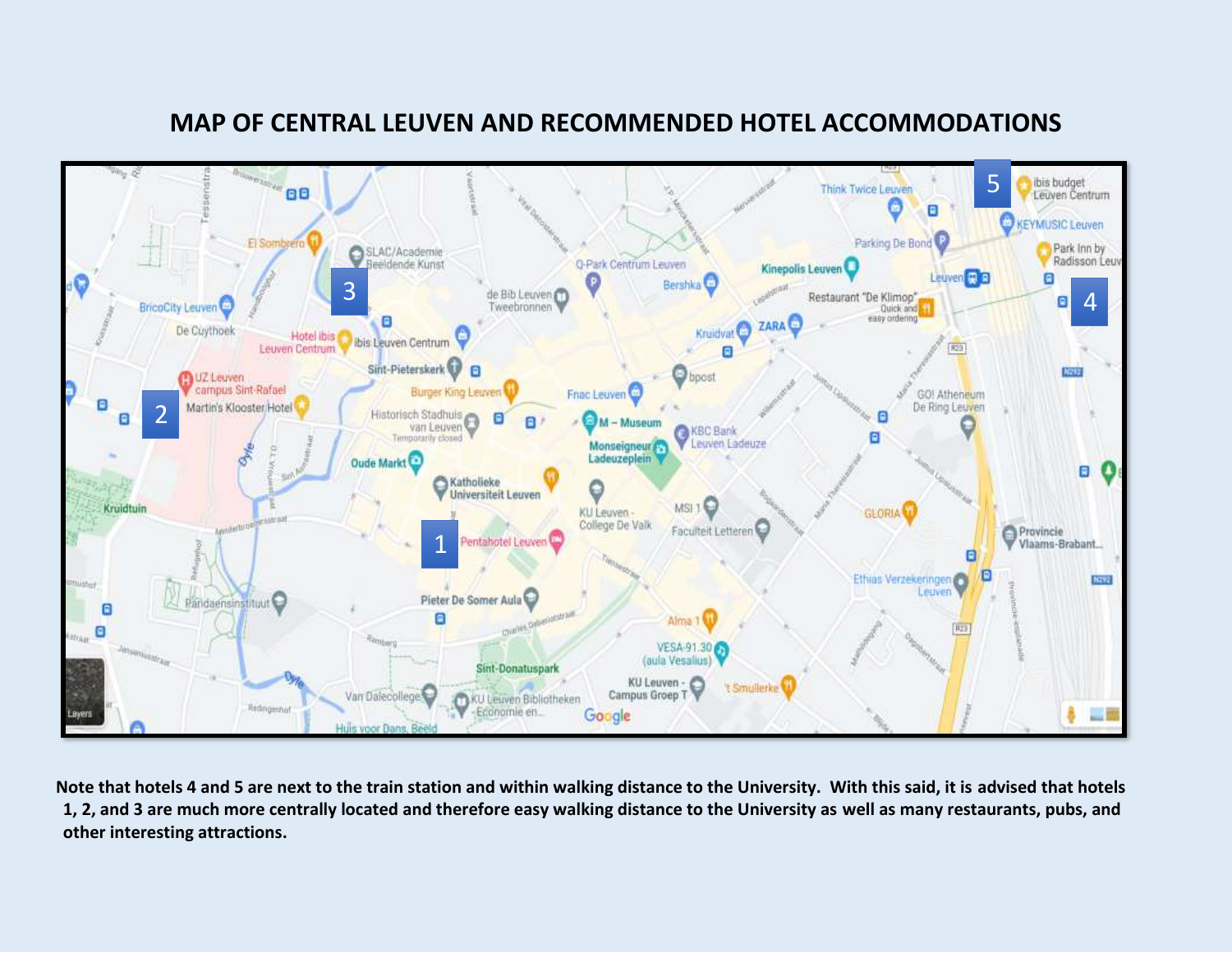## **MAP OF CENTRAL LEUVEN AND KU CONFERENCE PLACES**







Routes from Penta Hotel to Faculty Club | Routes from Penta Hotel to Conference Room

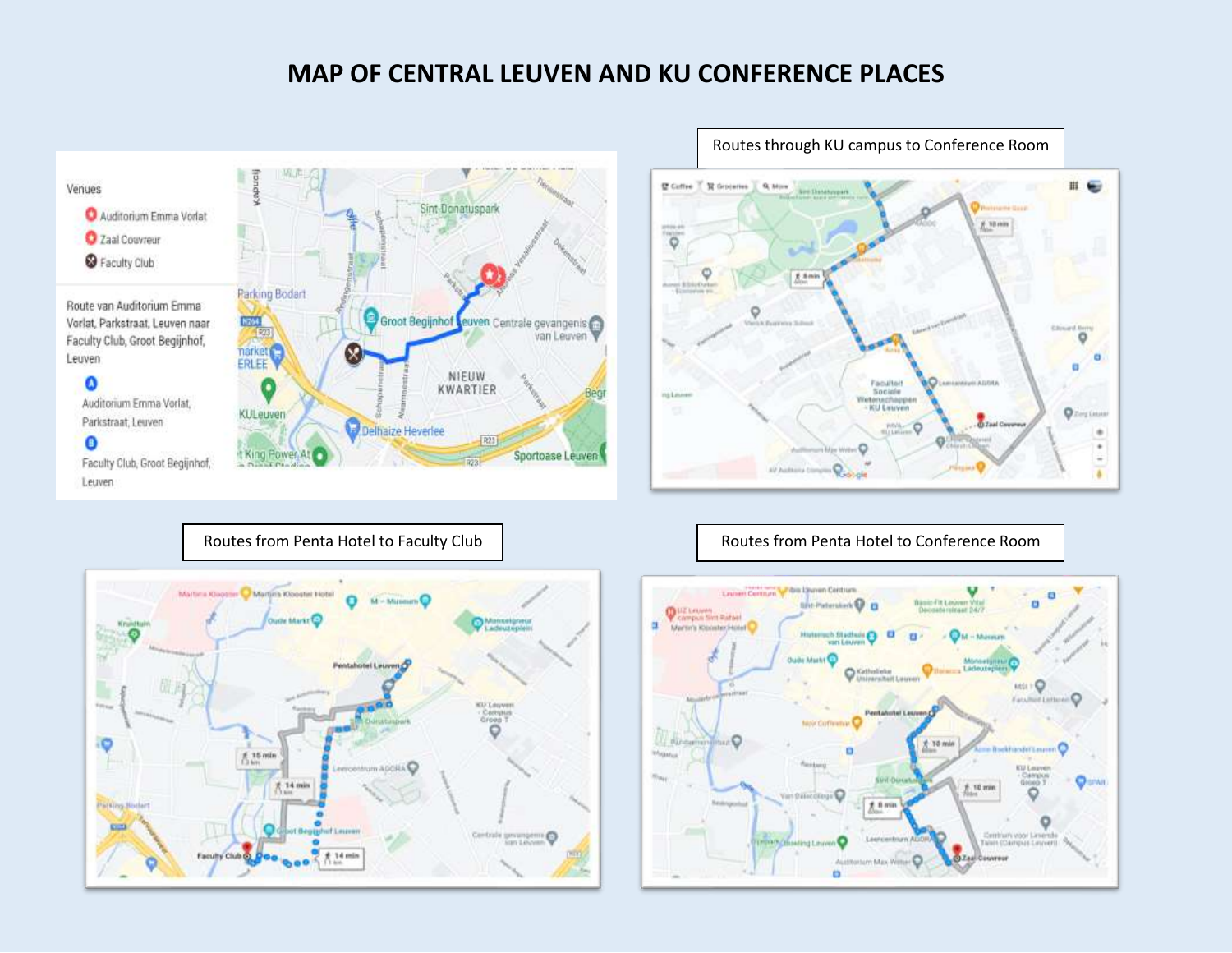# **RECOMMENDED CONFERENCE ACCOMMODATIONS**

#### **Pentahotel Leuven \*\*\*\***

|                                | Alfons Smetsplein 7<br>3000 Leuven<br>Tel: +32 16 31 76 00           | Standard room<br>Junior Suite<br>Breakfast buffet per person<br>Restaurant and bar Wi-Fi available<br><b>Fitness Room</b>                                                              | EUR 130 - 150<br>EUR 180 - 200<br><b>EUR 20</b><br>Parking (extra cost)                                                                              | Pentahotel is a 8<br>minute walk to<br>Campus               |
|--------------------------------|----------------------------------------------------------------------|----------------------------------------------------------------------------------------------------------------------------------------------------------------------------------------|------------------------------------------------------------------------------------------------------------------------------------------------------|-------------------------------------------------------------|
| Martin's Klooster ****         |                                                                      |                                                                                                                                                                                        |                                                                                                                                                      |                                                             |
|                                | Onze-Lieve-<br>Vrouwstraat 18 3000<br>Leuven<br>Tel: +32 16 21 31 41 | Cosy room<br>Cosy Plus room<br>Charming room<br>Exceptional room<br>Breakfast buffet per person<br>Restaurant and bar Wi-Fi available<br>Parking (extra cost)                          | EUR 99 - 139<br>EUR 119 - 159<br>EUR 139 - 179<br>Upon request<br><b>EUR 22</b>                                                                      | Martin's Klooster<br>is a 15 minute walk<br>to Campus       |
| <b>Ibis Leuven Centrum ***</b> |                                                                      |                                                                                                                                                                                        |                                                                                                                                                      |                                                             |
|                                | <b>Brusselsestraat 52</b><br>3000 Leuven<br>Tel: +32 16 29 31<br>11  | Standard one person room<br>Standard room double bed<br>Standard room two single<br>beds<br>Breakfast buffet per person                                                                | EUR 119 - 139 week<br>EUR 69 - 89 weekend<br>EUR 119 - 139 week<br>EUR 69 - 89 weekend<br>EUR 119 - 139 week<br>EUR 69 - 89 weekend<br><b>EUR 15</b> | Ibis Leuven<br>Centrum is a 20<br>minute walk to<br>Campus  |
| Park Inn by Radisson ***       |                                                                      |                                                                                                                                                                                        |                                                                                                                                                      |                                                             |
|                                | Martelarenlaan 10<br>3010 Leuven<br>Tel: +32 16 47 98 80             | Standard room two single<br>beds<br>Standard room double bed<br>3 person room with 1 double<br>bed and 1 single bed<br>Breakfast buffet per person<br>Wi-Fi available                  | EUR 55 - 90 week<br>EUR 50 - 65 weekend<br>EUR 55 - 90 week<br>EUR 50 - 65 weekend<br>EUR 55 - 90 week<br>EUR 50 - 65 weekend<br>EUR 8               | Park Inn by<br>Radisson is a 19<br>minute walk to<br>Campus |
| <b>Ibis Budget</b> *           | Martelarenlaan 10<br>3010 Leuven<br>Tel: +32 16 47 98 80             | Standard room two single<br>beds<br>Standard room double bed<br>3 person room with 1 double EUR 55 - 90 week<br>bed and 1 single bed<br>Breakfast buffet per person<br>Wi-Fi available | EUR 55 - 90 week<br>EUR 50 - 65 weekend<br>EUR 55 - 90 week<br>EUR 50 - 65 weekend<br>EUR 50 - 65 weekend<br>EUR <sub>8</sub>                        | Ibis Leuven<br>Centrum is a 20<br>minute walk to<br>Campus  |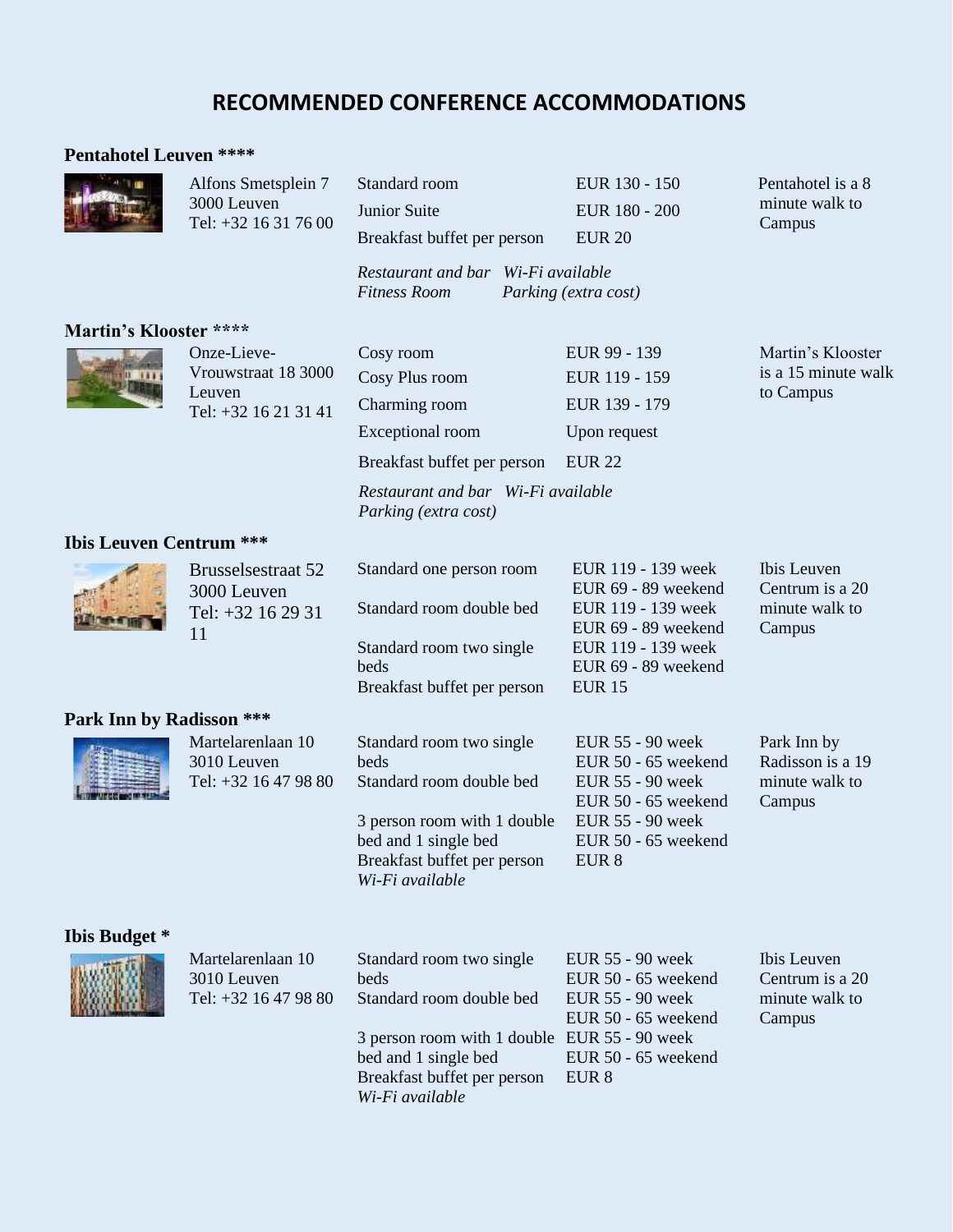# **EUROPEAN TOURISM MANIFESTO – PRIORITIES**

This paper has been prepared by the European Tourism Manifesto alliance, which gathers more than 60 European public and private organisations, covering the whole tourism value chain and beyond. The alliance calls on the European Union for action on key policy priorities for the tourism sector. For more information, please visit tourismmanifesto.eu.

The Secretariat and Chairmanship of the alliance are currently held by the European Travel Commission (ETC). For any enquiries, please contact us via tourismmanifesto.eu/contact/.

**The European Tourism Manifesto alliance calls for the development of a concrete EU roadmap to restart travel and tourism**. Such a roadmap should be developed by the EU in close cooperation with industry and social partners, primarily via a newly created Commission Task Force for the Restoration of the Free Movement of People. This Task Force should base itself on risk-based and data-driven assessments to identify the conditions and prospective scenarios under which current restrictions to international travel could be reconsidered and ultimately lifted in a coordinated manner across the EU and beyond. In particular, it would track the progress and impact of ongoing vaccination campaigns as well as mitigation measures such as health safety measures, testing and quarantines on risk levels involved with intra-EU and international travel. This roadmap will need to be agile and updated on a regular basis.

This paper details some recommendations that could be integrated in such a roadmap, supported by travel and tourism stakeholders.

#### **Competitiveness**

1. Achieve smarter Schengen visa policies and processes to minimise the deterrence to legitimate travellers whether for leisure or professional purposes.

2. Reduce administrative and fiscal burdens, support business creation and promote cross-border sales and service provision.

3. Promote smarter tax policies and better coordination between EU, national, regional and local authorities to ensure Europe remains a competitive destination to visit and in which to do business. VAT, levies, local taxes and air passenger taxes should be included within the scope of the review of the regulatory framework.

4. Ensure level playing field and fair competition for all tourism service providers.

#### **Digitalisation**

5. Develop EU financial support for the digitalisation of the tourism sector and the creation of expert forums in order to promote good practice.

6. Ensure transparency and neutrality for online consumers and businesses. Online search and peer-topeer platforms should be included within the scope of the review of the regulatory framework.

7. Encourage further price caps on data roaming charges, free WiFi for visitors, and more multi-lingual content related to attractions and events in destinations.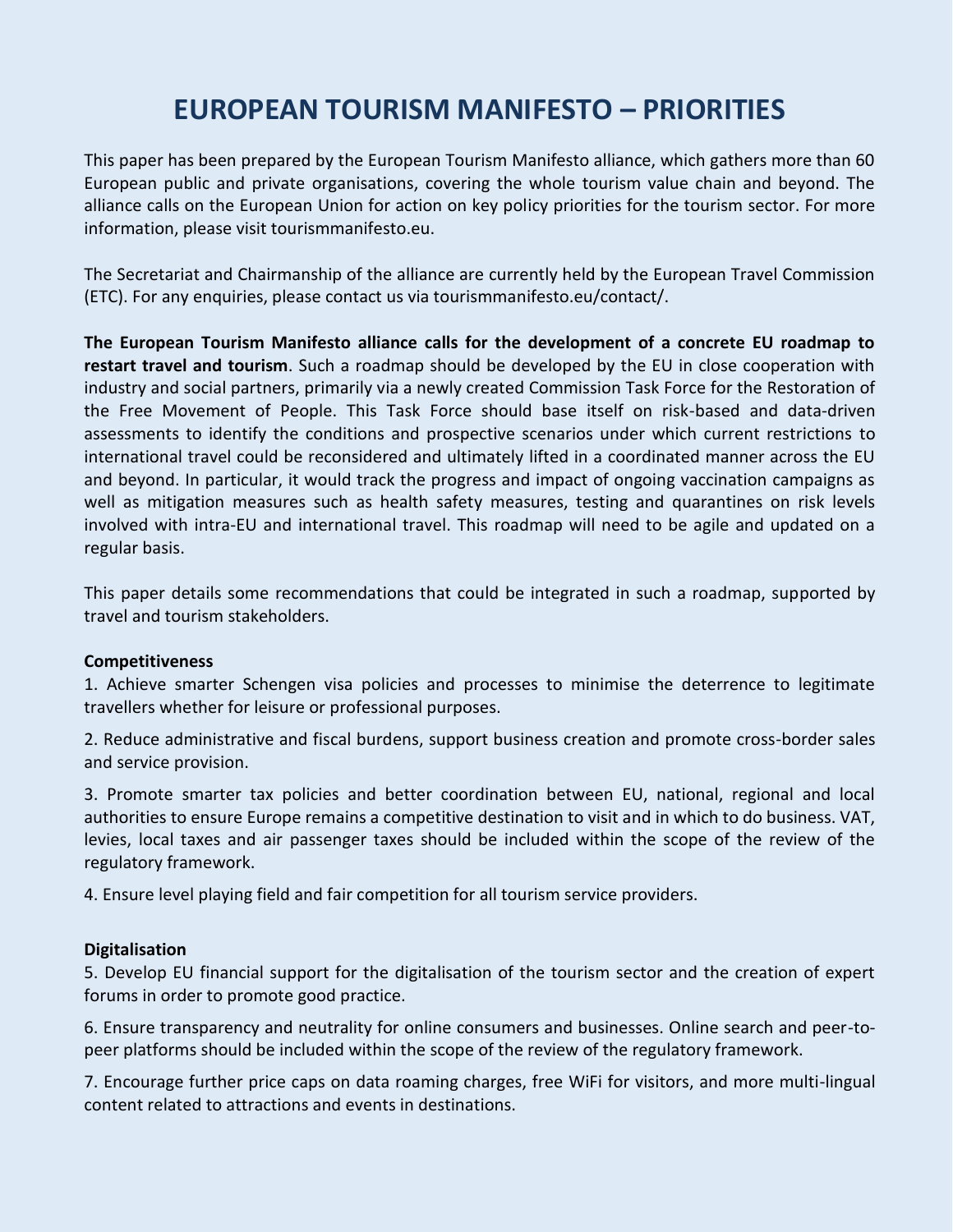#### **Good Governance**

8. Develop a dedicated EU Tourism strategy with clear aims, objectives, indicators and actions for tourism in the EU involving all tourism stakeholders.

9. Prevent regulatory duplication and remove regulatory contradictions within the single market for tourism services, by ensuring better coordination of policies and regulations affecting tourism among DGs.

10. Provide appropriate notice (minimum 24 months) for any changes to relevant regulations (tax or other) affecting tourism.

11. Ensure transparency in the collection and subsequent use of tax income arising from the visitor economy\*.

12. Simplify tax and consumer protection law and ensure consistent enforcement.

13. Identify and promote good practice in tourism reflecting the aims and actions proposed in this Manifesto (e.g tourism regulation management and corporate social responsibility).

14. Ensure systematic involvement of tourism's private-sector stakeholders as well as tourism authorities at all levels of governance.

15. Regularly monitor and evaluate the performance and impact of the visitor economy (e.g. on EU economic performance in terms of accurate sustainability and employment data).

16. Facilitate access to smart and sustainable EU funding for tourism stakeholders in relation to growth and job creation.

17. Project funding should take into account the needs of European citizens, visitors, workers, enterprises and the European organisations.

#### **Joint Promotion**

18. Support the development and ongoing promotion of the diversity of tourism offers in Europe, including pan-European thematic tourism products (e.g. cycle routes, gastronomy, culture, nature, performing arts, spa & wellness, etc.).

19. Provide funding for long-term joint promotion activities for destination Europe in origin markets, thereby adding value to the efforts of the National and Regional Tourism Organisations and other relevant organisations.

20. Facilitate private sector collaboration, promote public private initiatives (e.g. matching funding and marketing programmes) and support cross-sectoral partnerships.

21. Support and promote third-party European quality schemes where a general benefit is clear (e.g. accommodation, gastronomy, arts & heritage, destinations, thematic products etc.).

#### **Seasonality**

22. Promote good practice in extending the season and capacity (e.g. better staggering of school holidays, increased opening hours) and diversification (e.g. developing visitor opportunities for more people, such as those on low incomes, and those not tied to school holidays.)

23. Encourage development of year-round tourism by diversifying the offer, especially in destinations traditionally better known for their seasonal appeal (e.g. winter walking holidays in southern Europe;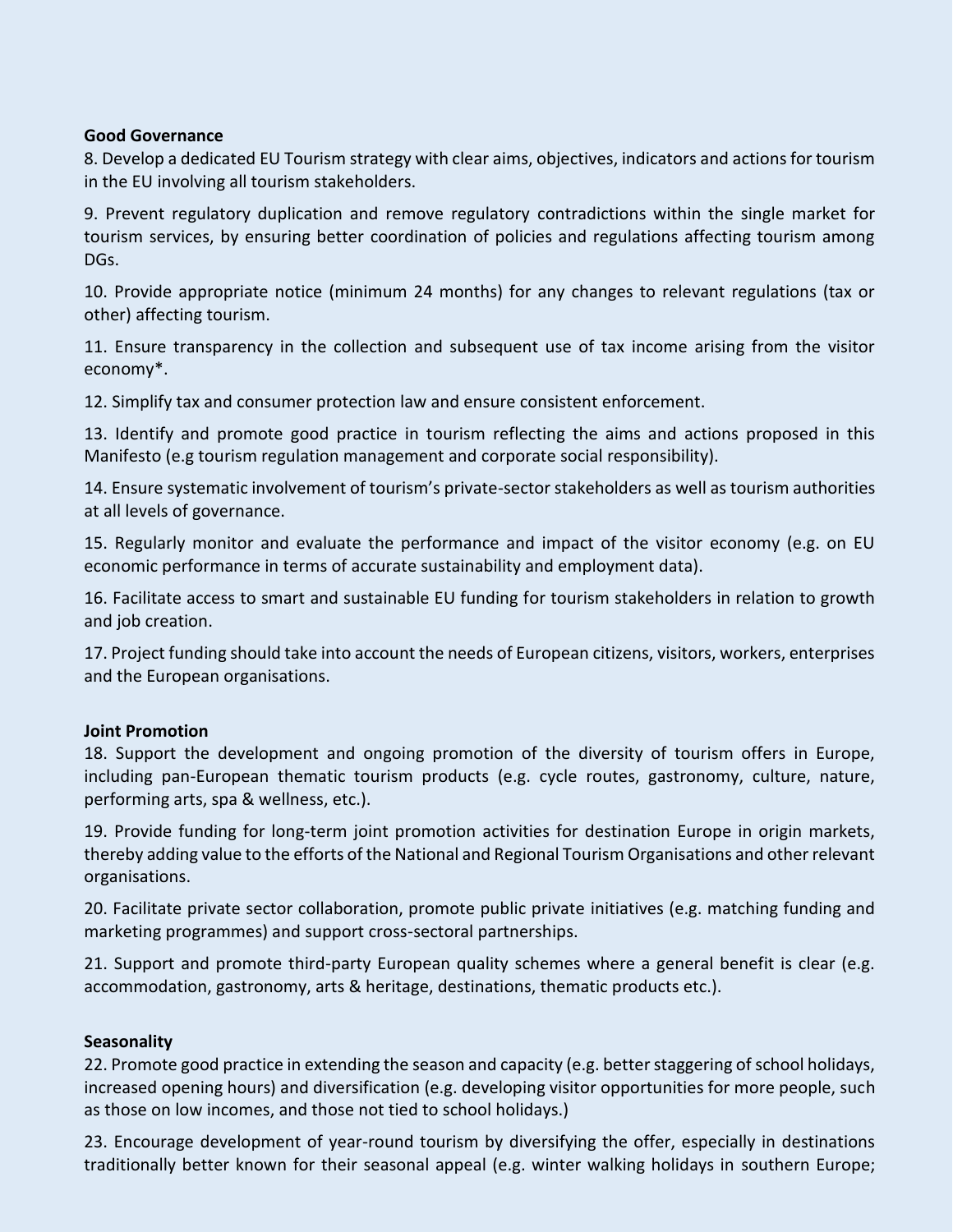cycling holidays in skiing resorts) or their year-long attraction based on natural resources such as countryside and active tourism.

24. Support the creative promotion of the available tourism offer throughout the year.

#### **Skills and Qualifications**

25. Promote the recognition of relevant qualifications, knowledge, skills and experience throughout the single market.

26. Raise awareness of careers within the visitor economy\*.

27. Encourage a more productive relationship between training/education providers and industry.

28. Make a broader use of existing Europe-wide programmes for youth employment and develop new programmes.

29. Enhance lifelong learning schemes for people working in the tourism sector, and make them available online.

30. Support the improvement of language skills amongst tourism professionals and promote their freedom of movement.

31. Encourage cultural awareness training to improve the services provided for visitors from all origin markets.

#### **Sustainability**

32. Environmental sustainability: create strategic plan for an environmentally sustainable tourism industry (including systems, technology and infrastructure) in order to contribute to climate and sustainable job creation goals, in cooperation with all relevant DGs and international bodies as appropriate.

33. Economic and operational sustainability: ensure EU financial support for long and mid-term tourism initiatives on the European level covering the whole value chain. Ensure fair benefit from tourism for businesses in origin and destination markets, including for local communities and those who work in the sector.

34. Identify and support good practice in capacity and destination management so that supply adapts successfully to demand, and ensure that the quality of the visitors' experience goes hand in hand with the quality of life of local communities.

35. Social and cultural sustainability: manage impact on local culture and communities in destinations; maintain long-term employment in the tourism sector with fair working conditions for all, especially in key sub-sectors where recruitment and retention remain a challenge (e.g social protection, renumeration, equal opportunities, equal treatment etc.)

36. Support the concept of tourism as a right for everybody. Give a chance to every European citizen to travel, including those with low income or disabilities.

#### **Transport Connectivity**

37. Promote consumer oriented public-private platform(s) for multi-modal mobility (through improved cooperation among DGs and service providers).

38. Improve tourism and transport infrastructure, including in remote, rural, mountain, insular and coastal areas.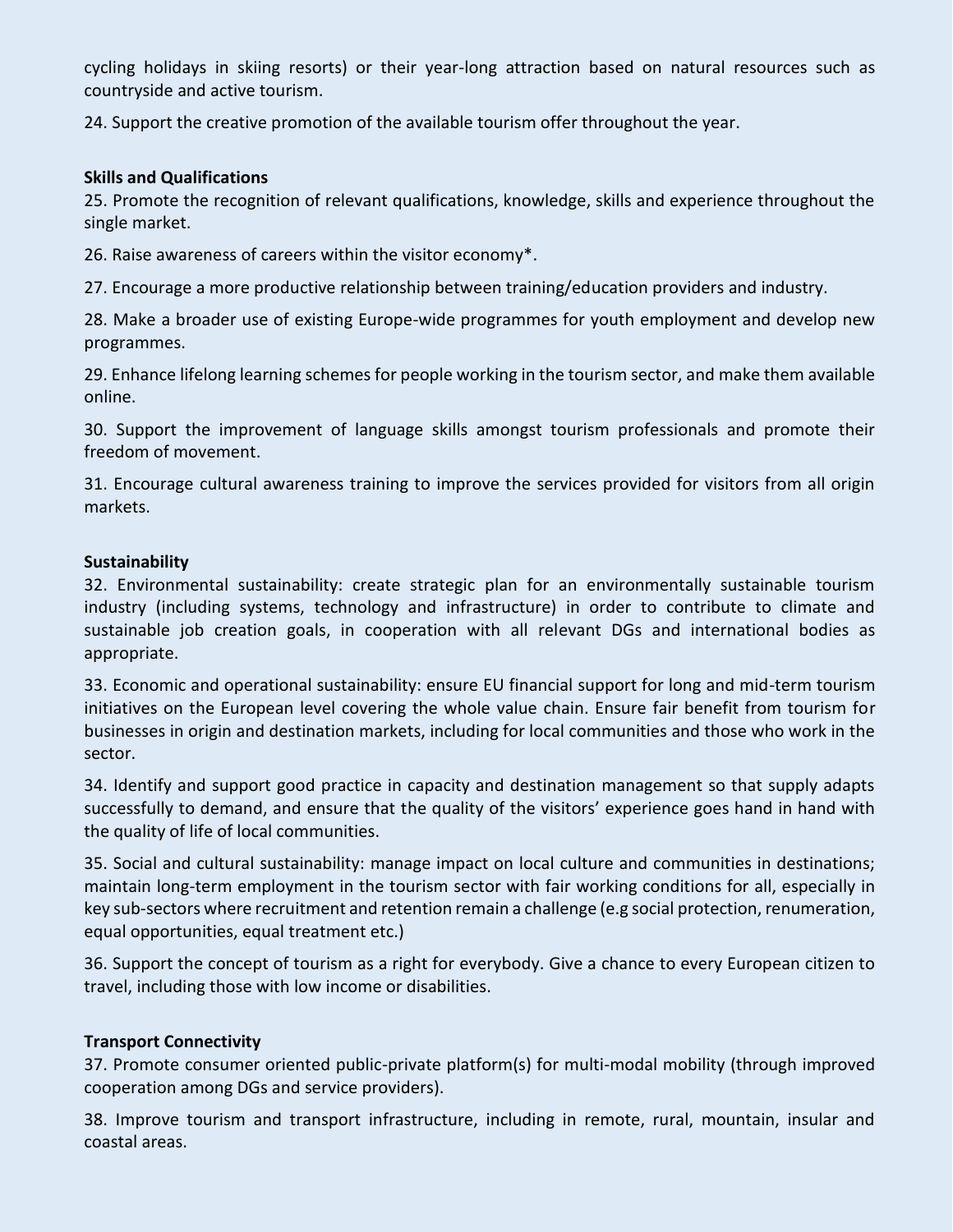39. Develop a European strategy to increase connectivity of all transport modes in a sustainable way, including adapting infrastructure and information to cope with the specific needs of all travellers.

40. Improve the quality and coordination of dedicated passenger transport corridors (e.g. railway, roads, cycle routes, maritime waterways, walking paths, Single European Sky, etc.) through EU-funding.

41. Promote fair and equal access to relevant data by travel and transport operators to facilitate digital multimodal practices, including end-to-end ticketing.

42. Encourage better accessibility and in-destination facilities near tourist attractions to facilitate access and minimize disruption, as well as to eliminate language barriers.

43. Promote liberal aviation agreements at EU level opening up market access with the EU's major trading partners, address the looming airport capacity crunch and achieve the Single European Sky in order to reduce travel distances, times, costs and CO2 emissions.

44. Ensure sufficient and predictable rail infrastructure funding to increase the attractiveness and quality of rail services, as a catalyst to unleash the potential of tourism development in line with EU's modal shift targets towards rail.

*\*The visitor economy includes value generated by provision of tourism-related goods and services, and the value of indirect contributions from other sectors that rely on tourism including its supply chain. This includes the impact of capital investment and government expenditure related to tourism.* 

**For more information on the initiative and on how to join, please visit www.tourismmanifesto.eu**